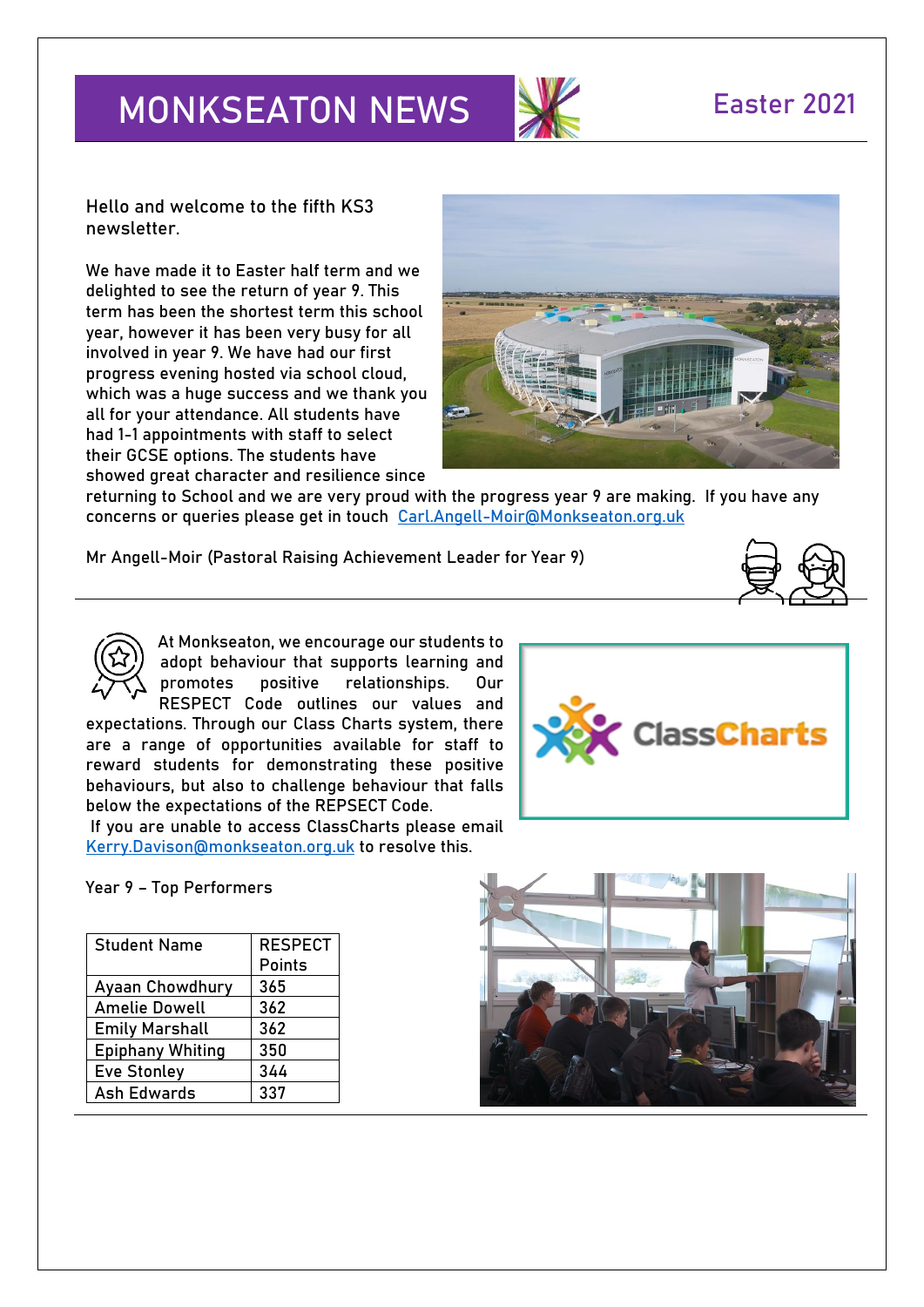#### **Future Me**

The students have been working on their Future Me projects since the turn of 2021 and have been producing some brilliant work. The students have spent several weeks creating a project about researching jobs, searching for houses, budgeting skills on what the students could afford from the earnings they would make. Here are some examples of the work produced.





ent because I want to do Microbi

Job Description- Bacteriology, Virology / Microbial Serology and Molecular diagne Job Advert-https://www.indeed.co.uk/cmp/University-Hospitals-Dorset-Nhs-For<br>name&from=2pane&fromjk=8ca6f99f2f0dfdd6&jcid=c6f52ca9348b0e54 https://www.indeed.co.uk/iobs?g=virology&l&vik=8ca6f99f2f0dfdd6

Salary-£24,907 - £30,615 a year.

have chosen this job advertiser

Location- Bournmouth or there are jobs in Lond



studu **Biolog** 

### **What We Feel**

Currently in extended registration the students are working on mental health. The students have been



watching short episodes of a new commissioned piece of work by theatre 1623 called 'What We Feel'. The students have been working through their resource packs and have been engaging in class discussions around mental health.

logy and this job includes studies on all types of this jo

#### **Home Testing**

Year 9 students returned and took part in Covid testing in school, all students handled this with maturity and have since showed responsibility with the home testing. Thank you for all your support with the



home testing we appreciate this is new to all of us and we are pleased with how the students have responded to these challenges. We have been given updated guidance that students should continue to test at home during the Easter holidays.